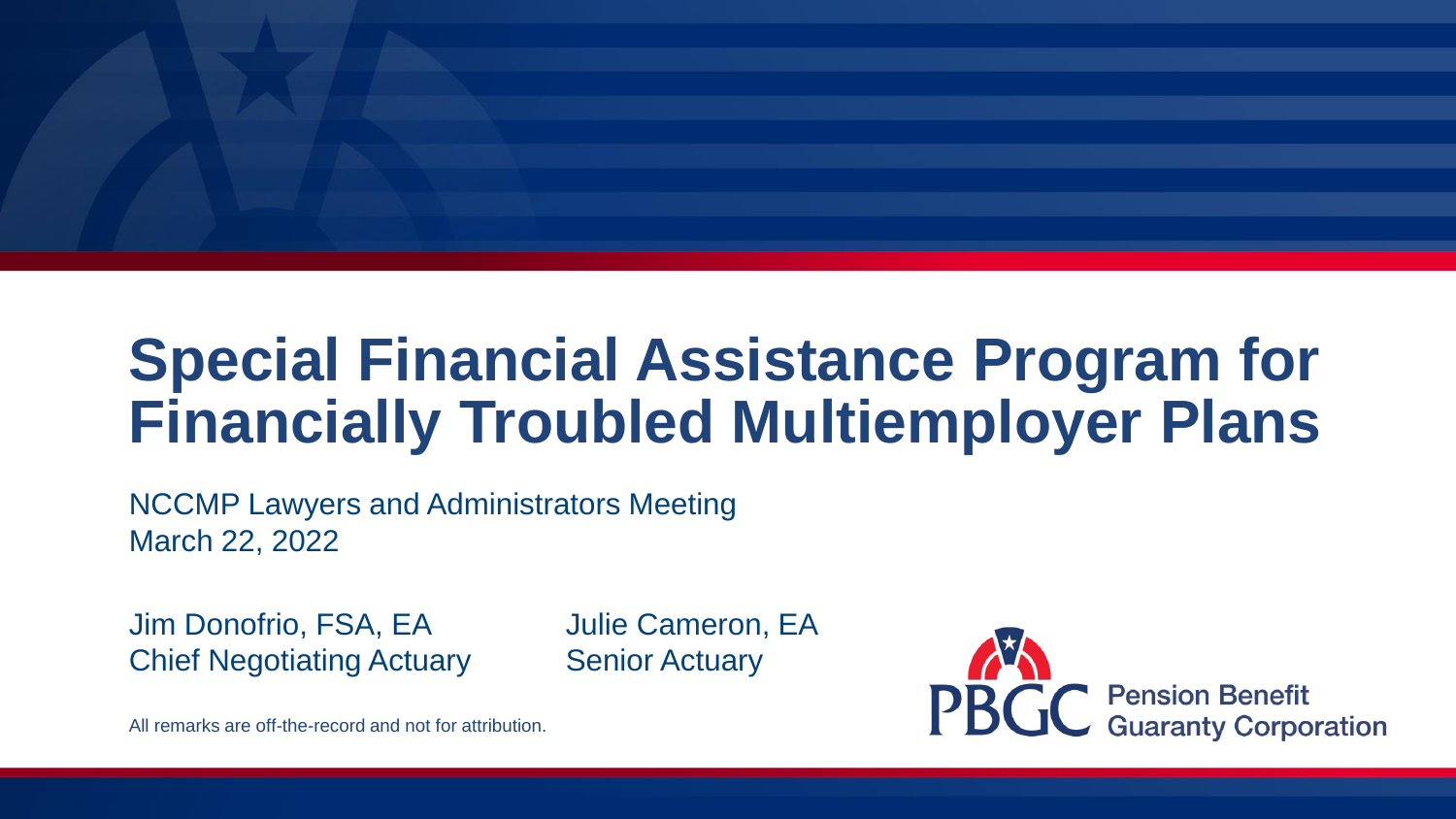

- Special Financial Assistance (SFA) Timeline
- Current Status of Application Inventory
- Expected Scope of SFA Program
- SFA Program Operation Condensed Version
- Application Process
- What Applicants Should Expect
- What Happens When an Application is Flawed
- Lessons Learned to Date
- Questions

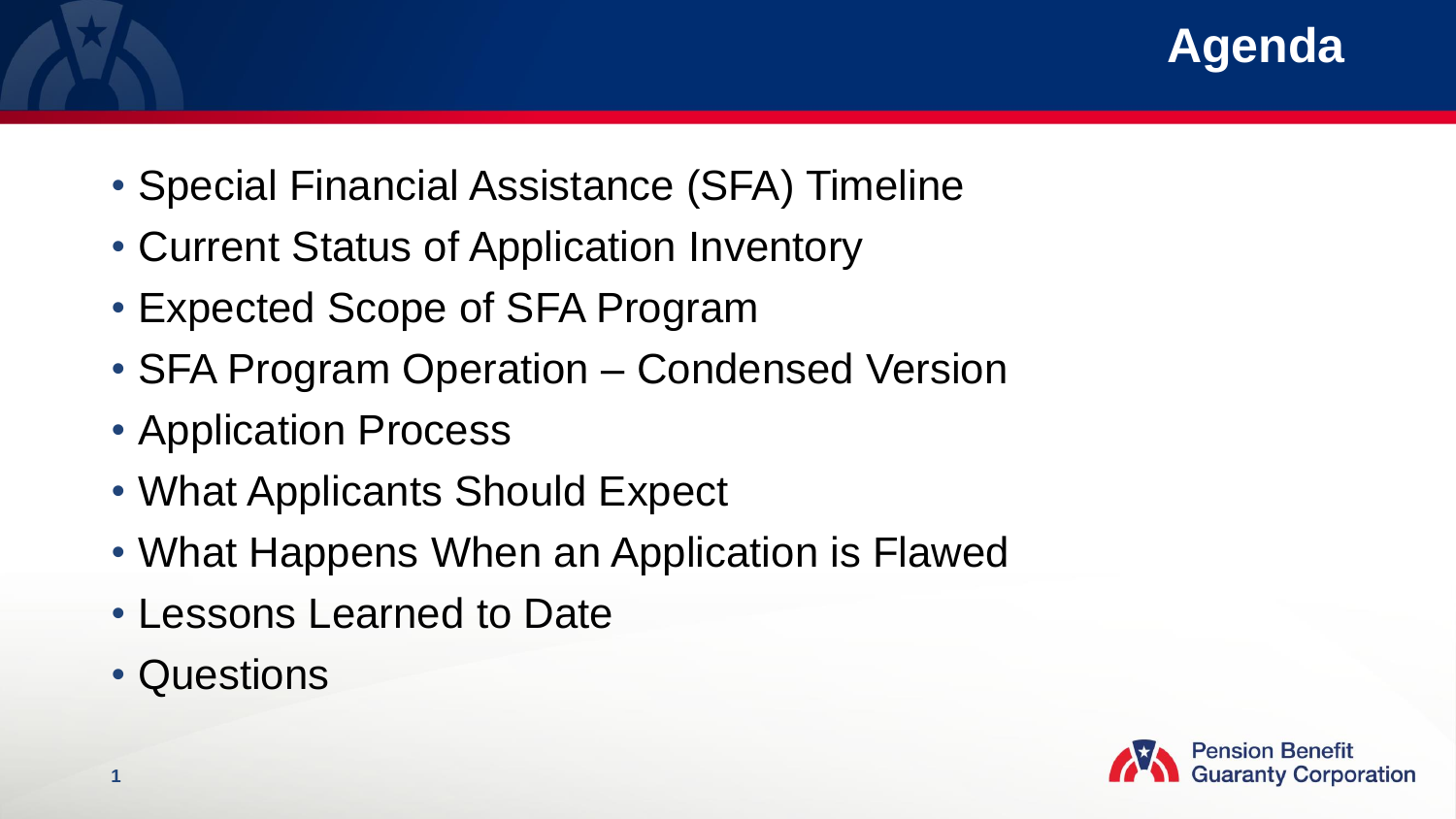### **Special Financial Assistance Program Timeline**

- Enactment of American Rescue Plan 3/11/2021
- Issuance of Interim Final Regulation 7/9/2021
- End of Comment Period 8/8/2021
- First Application (Road Carriers 707) 8/13/2021
- First Payment (\$112.6 M to Local 138) 1/14/2022
- Issuance of Final Regulation To Be Determined
- End of Priority Application Period 3/11/2023
- Last Date for Initial Application 12/31/2025
- Last Date for Revised Application 12/31/2026
- Last Possible Payment Date 9/30/2030

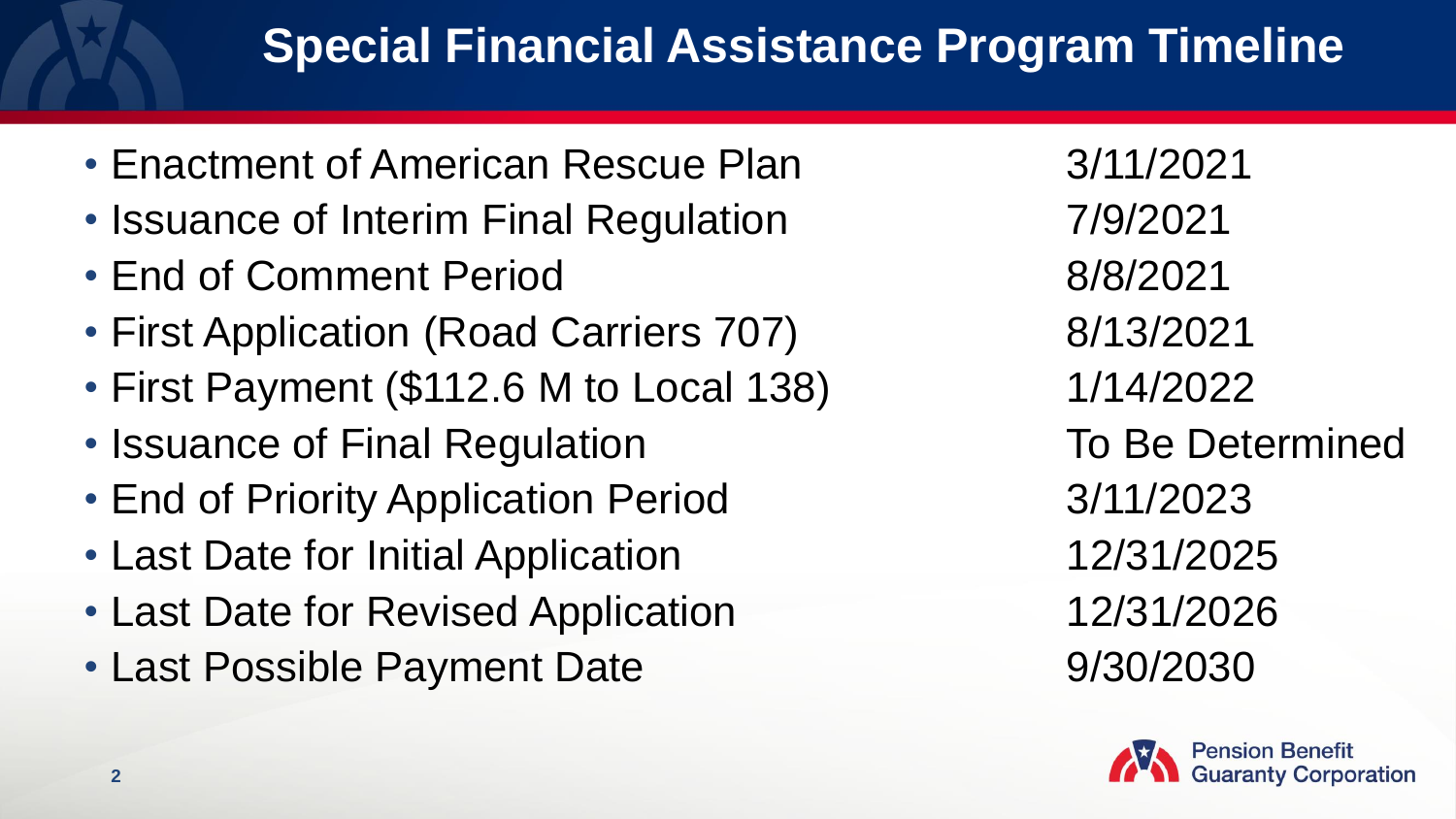#### **Current Status of Application Inventory**

| <b>Number of Plans</b>                         | <b>Applications Approved</b> | <b>Applications</b> |                  |
|------------------------------------------------|------------------------------|---------------------|------------------|
|                                                | Paid                         | <b>Not Yet Paid</b> | <b>In Review</b> |
| <b>PG1</b>                                     | 5                            | $\overline{2}$      | 17               |
| <b>PG 2 - MPRA</b>                             | $\overline{0}$               | $\overline{0}$      | $\overline{4}$   |
| <b>PG 2 - Emergency</b><br><b>Applications</b> | $\overline{0}$               | $\overline{0}$      | 5                |
| <b>Aggregate SFA</b>                           | \$1.1 billion                | \$0.2 billion       | \$6.9 billion    |
| <b>Aggregate Participant</b><br><b>Count</b>   | 8,117                        | 2,250               | 160,973          |

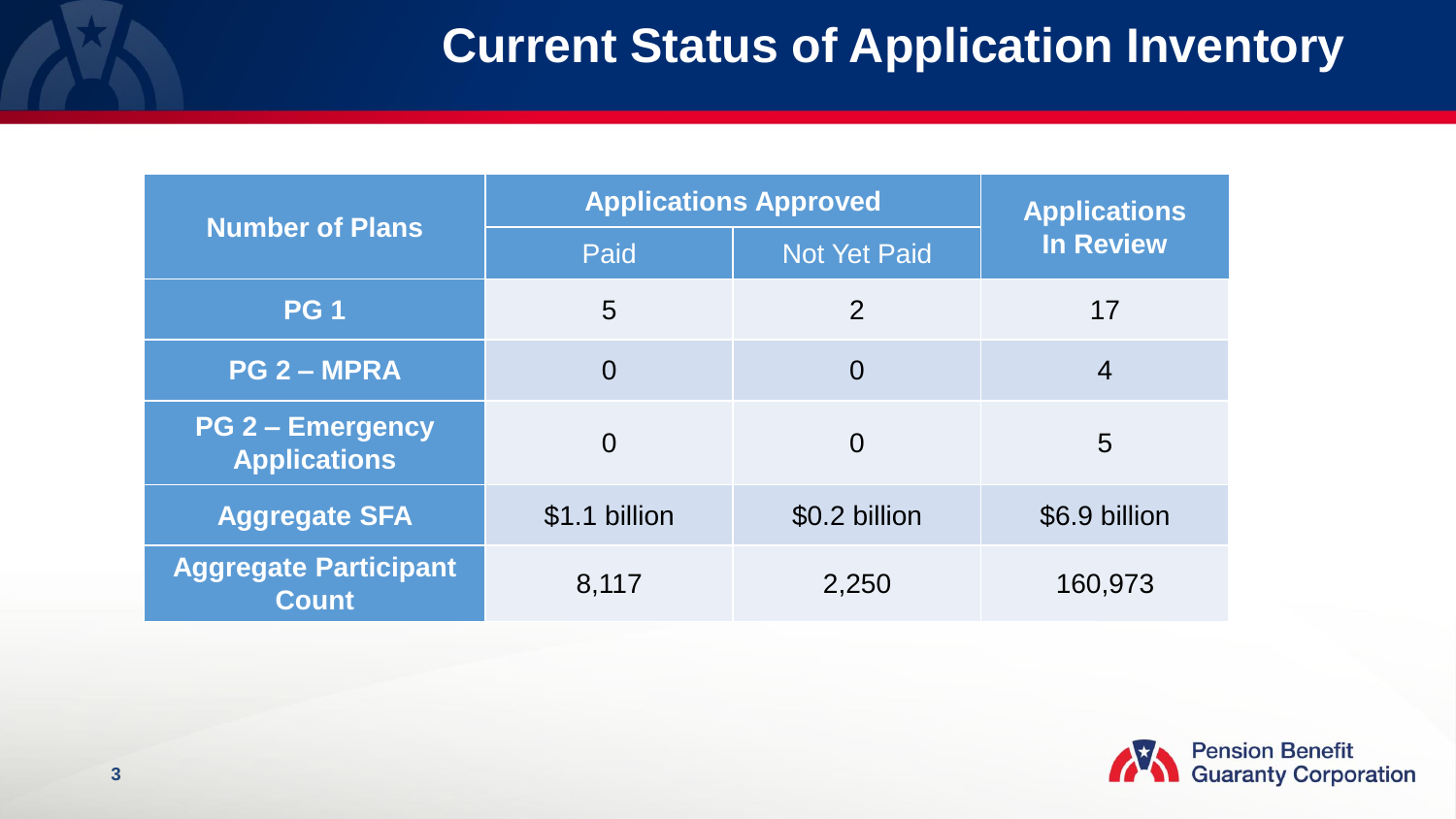#### **Estimated Scope of SFA Program**

| <b>Number of</b><br><b>Plans</b> | <b>Total Estimated</b> | <b>Approved</b> | <b>In Review</b> | <b>Future</b><br><b>Applications</b> |
|----------------------------------|------------------------|-----------------|------------------|--------------------------------------|
| <b>PG1</b>                       | 30                     | $\overline{7}$  | 17               | 6                                    |
| <b>PG 2</b>                      | 23                     | $\overline{0}$  | 9                | 14                                   |
| <b>PG 3</b>                      | $\mathbf 1$            | $\overline{0}$  | $\overline{0}$   |                                      |
| PG 4                             | $\overline{0}$         | $\overline{0}$  | $\overline{0}$   | $\overline{0}$                       |
| <b>PG 5</b>                      | 16                     | $\overline{0}$  | $\overline{0}$   | 16                                   |
| <b>PG 6</b>                      | 14                     | $\overline{0}$  | $\overline{0}$   | 14                                   |
| <b>Not in PG</b>                 | 218                    | $\overline{0}$  | $\overline{0}$   | 218                                  |
| <b>Total</b>                     | 302                    | $\overline{7}$  | 26               | 269                                  |

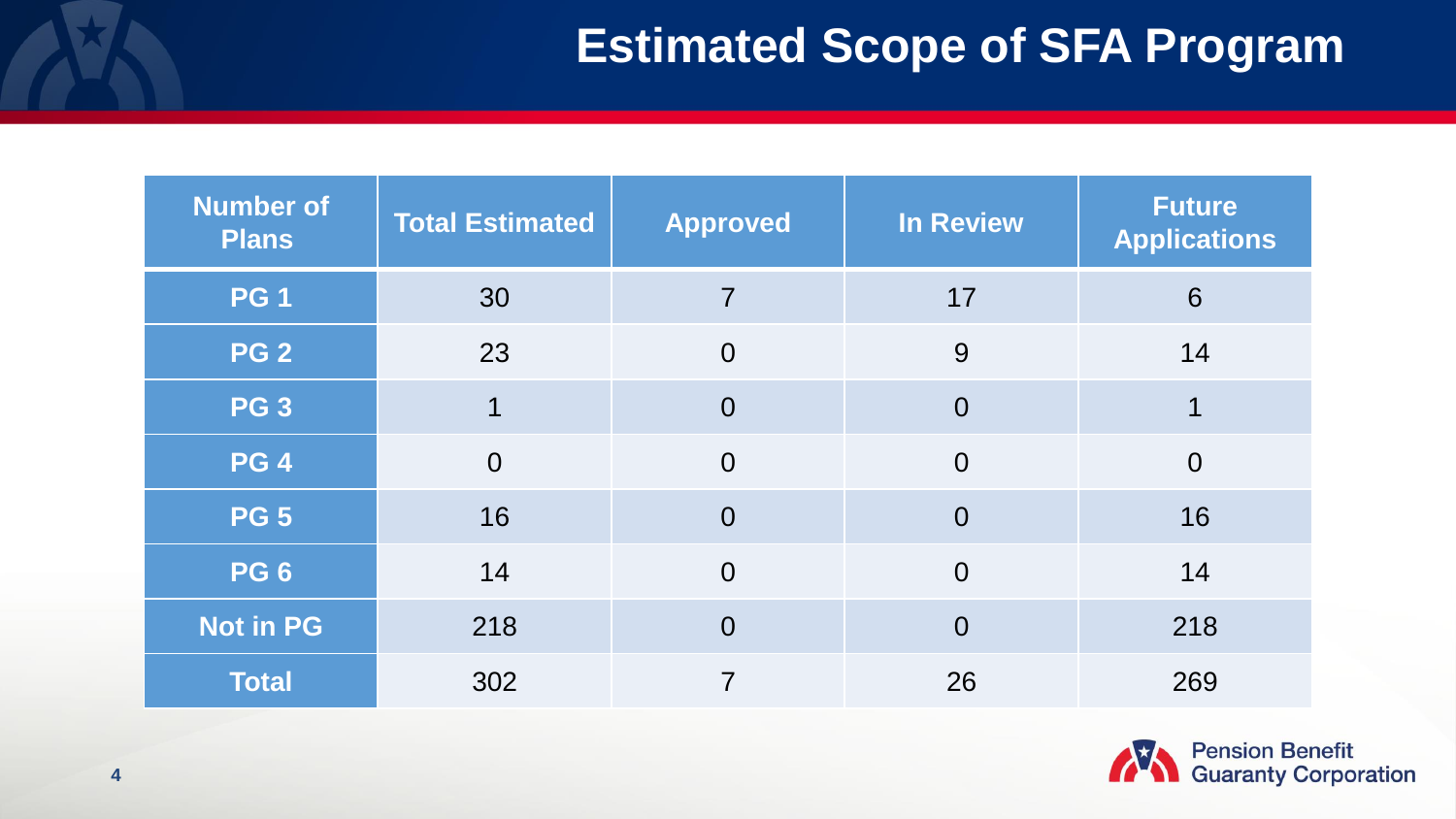#### **SFA Program Operation – Condensed Version**

- Administered by PBGC using appropriated funds
- Certain financially distressed multiemployer pension plans can apply for assistance that is not required to be repaid
- Amount needed to fund full plan-level benefits until 2051 under specified projection assumptions
- Plans that receive SFA are subject to conditions specified in PBGC regulations

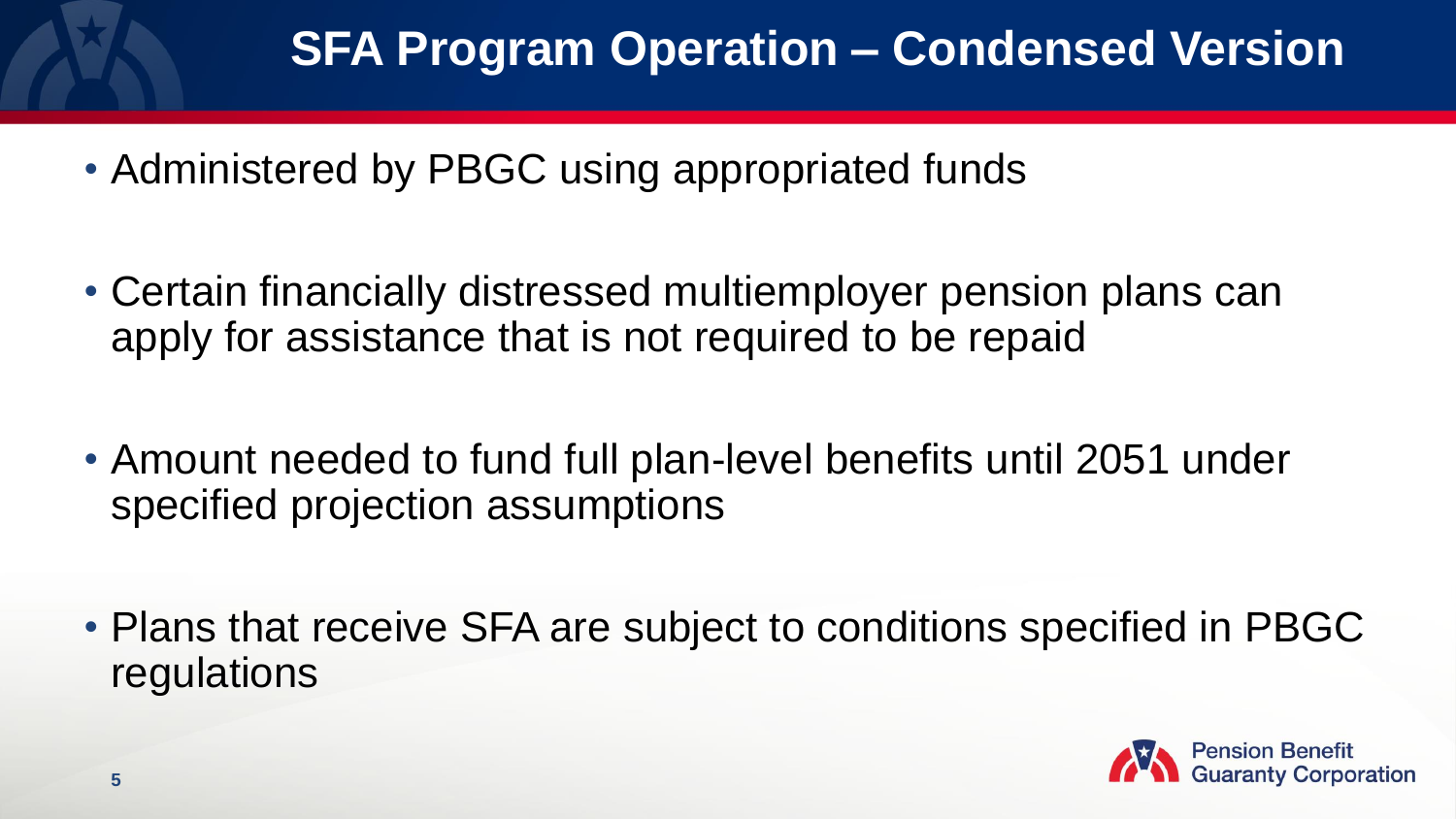#### **Application Process**

- Until March 2023, only plans in priority groups may apply
	- PBGC's regulation prioritizes
		- Certain plans that have imposed benefit suspensions,
		- Those expected to become insolvent in the near future, and
		- The largest financially distressed plans
- Applications must be submitted electronically
- PBGC may close the E-filing portal to additional applications once its capacity to process them effectively is reached
- The American Rescue Plan specifies that PBGC must approve or reject an application within 120 days of submission

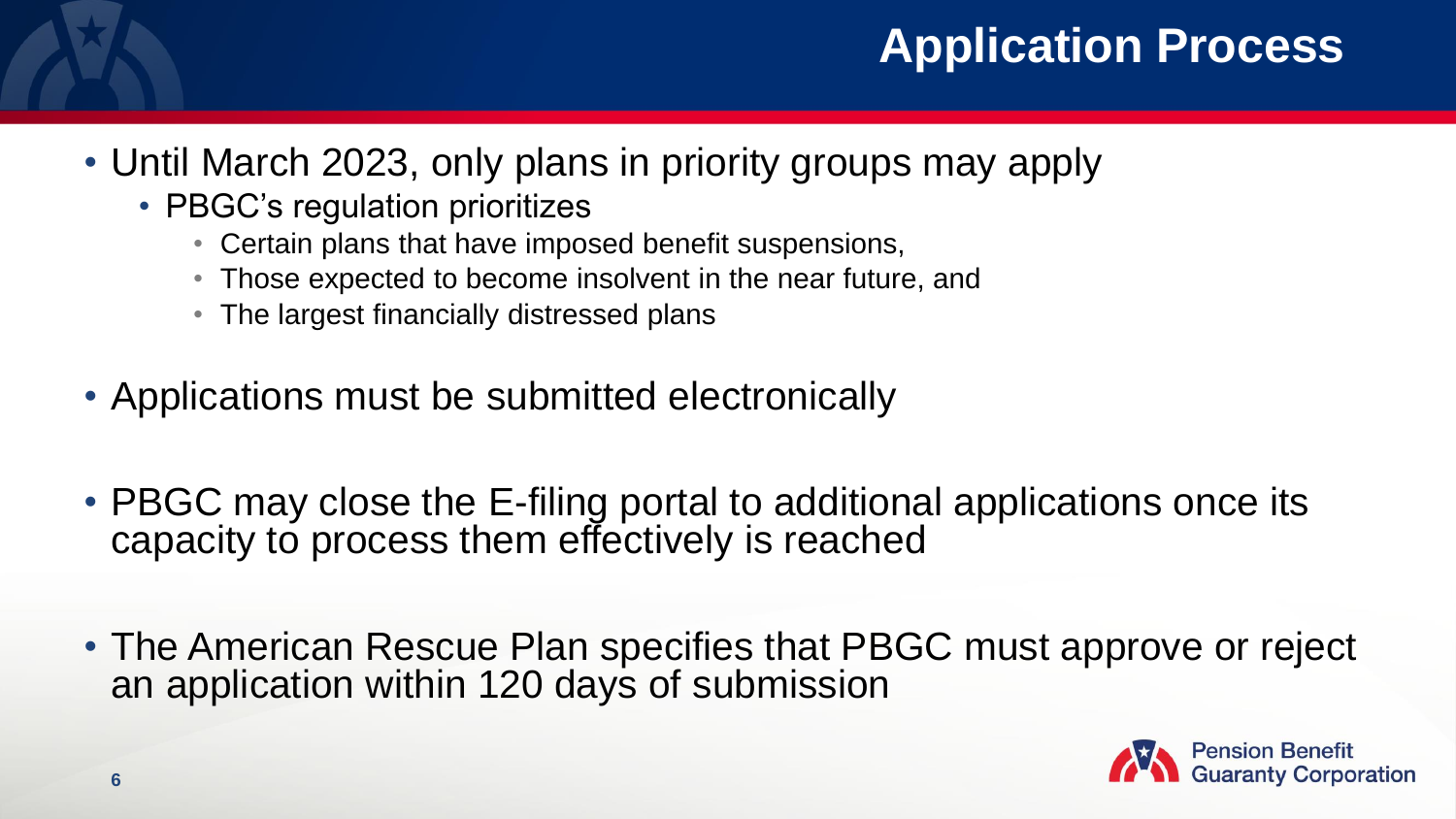# **What Applicants Should Expect**

- Applicants must register for and familiarize themselves with PBGC's E-filing portal
- PBGC will acknowledge receipt of application within days of submission
- PBGC case team will reach out to applicant if any questions arise during review
- PBGC case team will inform applicant if it identifies any problems
- Applicant will be informed when a final determination on approval or rejection is reached
- PBGC intends to make payment 30 to 60 days after approval
- Recipients of SFA are obligated to file a statement of compliance with conditions on an annual basis and are subject to aŭdit on compliance

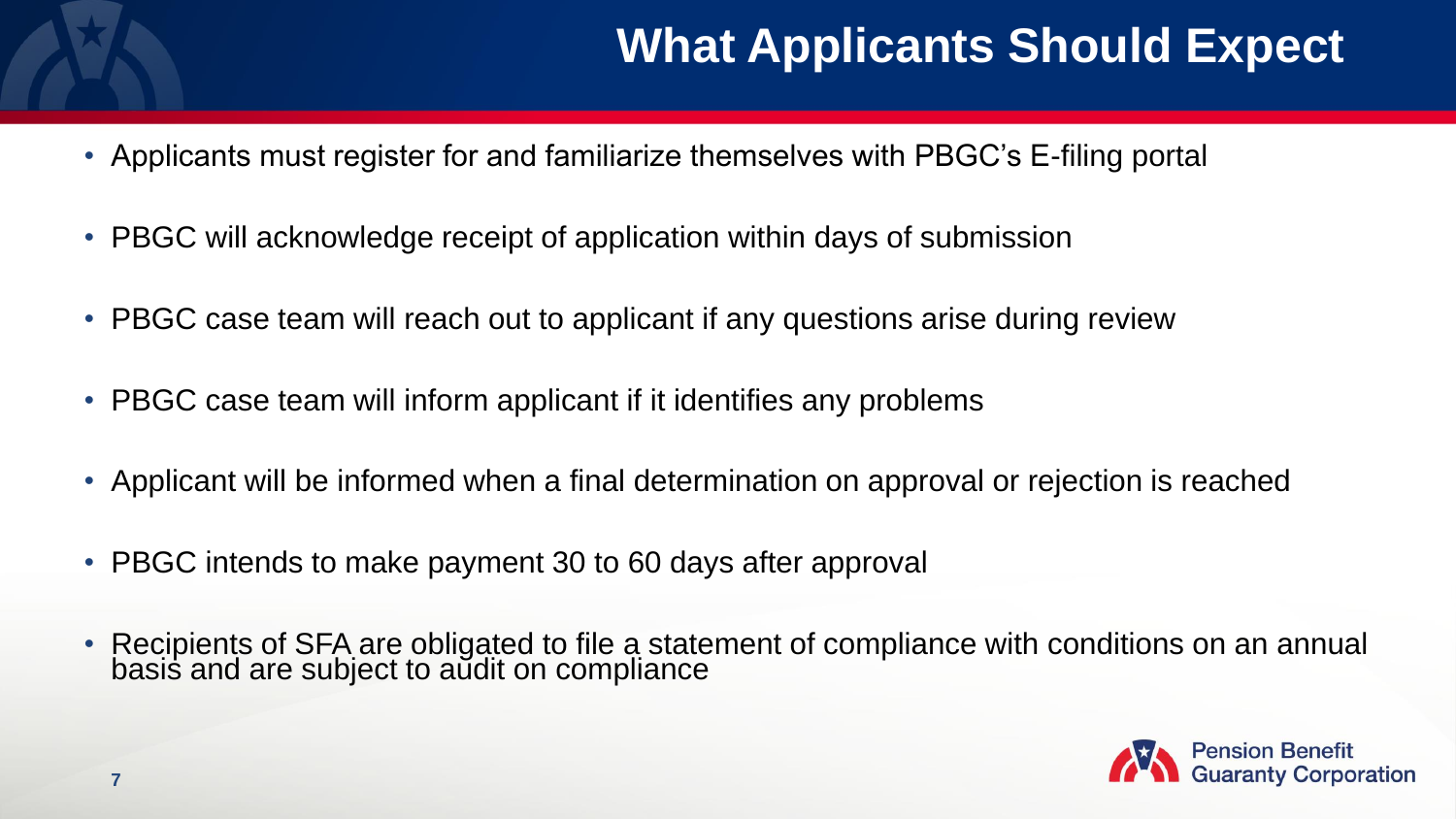# **What Happens When An Application Is Flawed**

- Applicant may withdraw at any time prior to approval
- Revised applications comprise only those materials that change compared to initial application
- Base Data May Not Be Revised:
	- SFA measurement date
	- Participant census data
	- SFA interest rate
- PBGC's 120-Day deadline resets upon revision, but review may not take that long depending on extent of prior review and issues with initial application

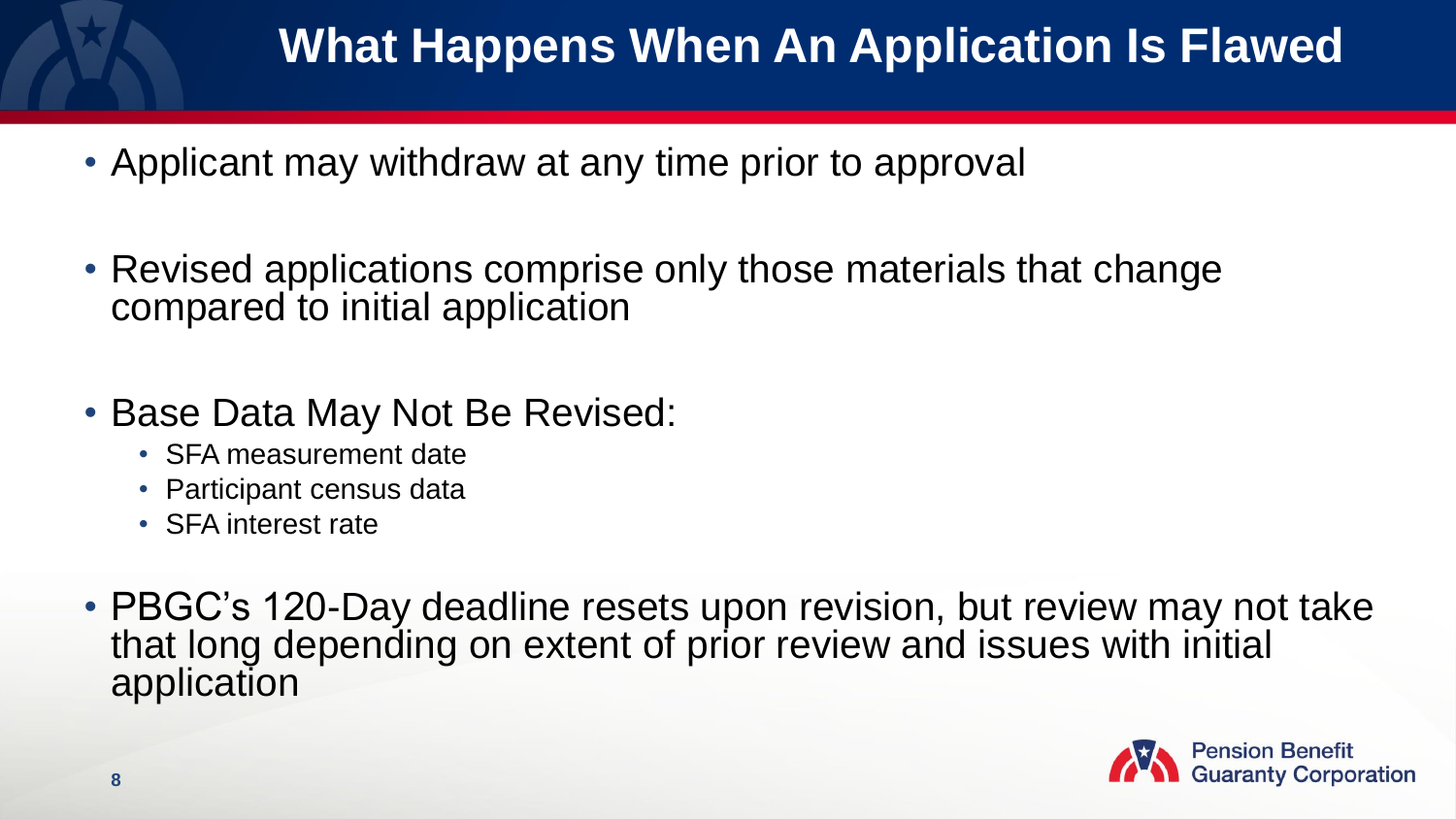- Retroactive restoration of suspended benefits are paid only to participants in pay status on "effective date of SFA"
	- Under IRS Notice 21-38, this means participant must survive to the month that SFA is actually paid
- PBGC's Guidance on projection assumptions can simplify application when applicable
	- Guidance is not mandatory
- Projection of administrative expenses is often the subject of clarifying questions from the PBGC case team
	- Projections must take account of diminished scale of plan over projection period
	- Escalation assumption should be forward-looking
	- Investment expenses can be included only if an explicit assumption were made for such expenses in the pre-2021 zone status certification

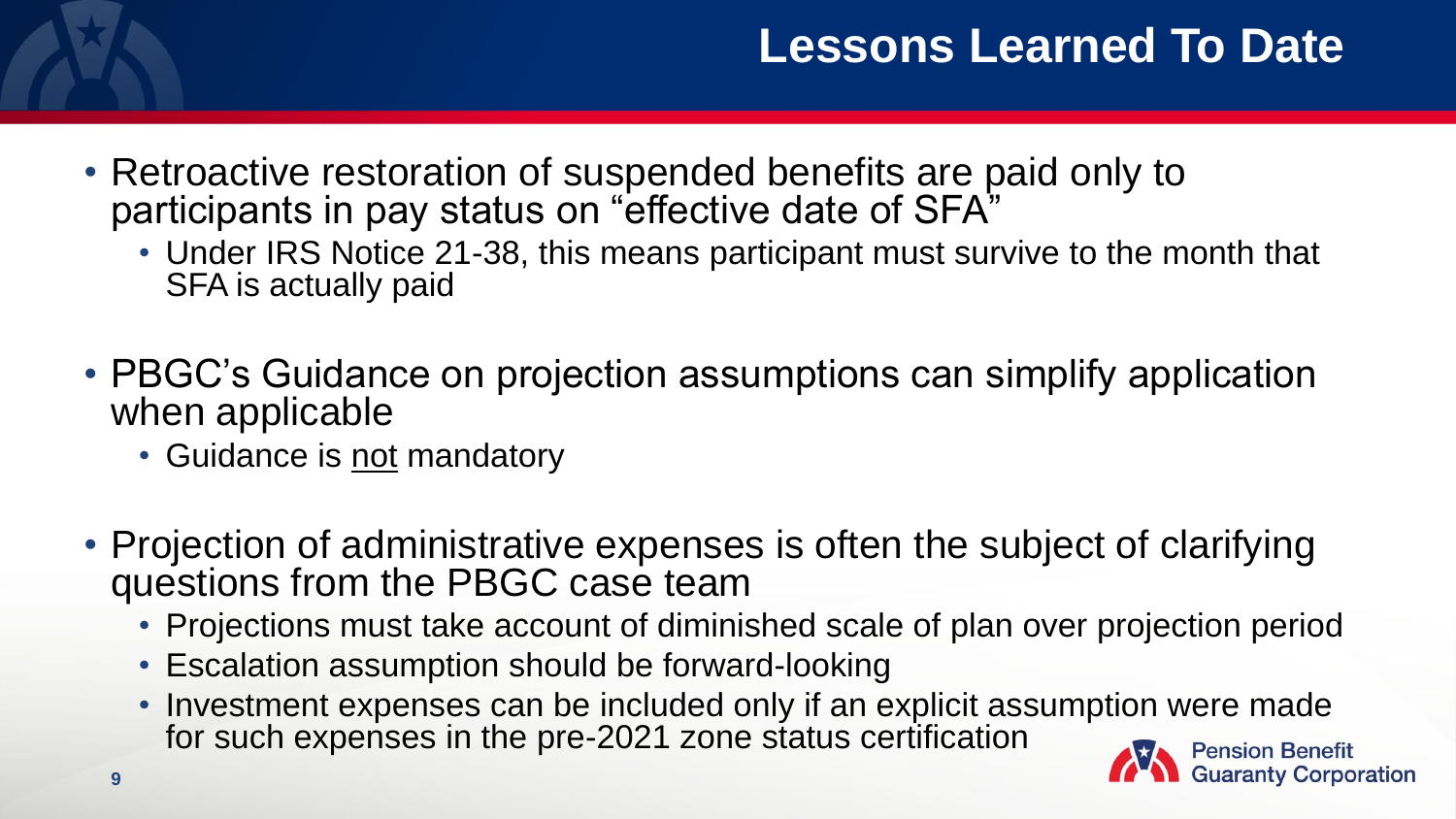# **Lessons Learned To Date (continued)**

- Assumption regarding the exclusion of overage terminated vested participants may be revised so long as:
	- Experience data supports revised assumption, or
	- Participants older than 85 continue to be excluded
- PBGC case team will ask for supporting data and analysis when the applicant makes plan-specific adjustments to standard mortality tables and/or improvement scales
- SFA certification should specify
	- All assumptions used to develop SFA amount
	- The amount of SFA
	- The date signed
- Every signed document should clearly identify the name of the signer
- Model plan amendments are posted on PBGC's website

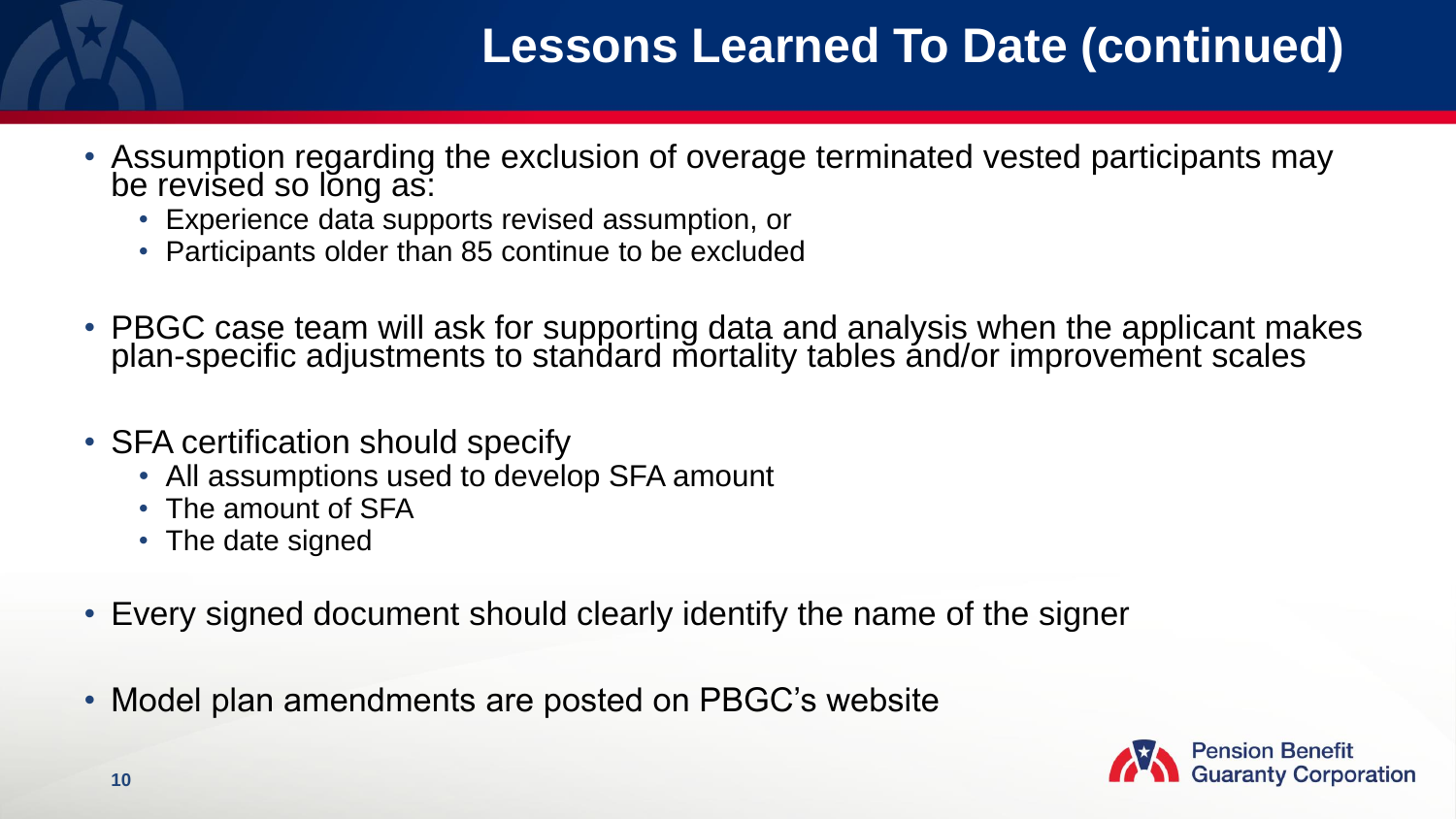- Documentation supporting a certification of critical and declining status must include a plan-year-by-plan year cash flow projection to insolvency
- The requirement to separately identify projected benefit payments by participant category is no longer required
- Automated Clearing House vendor form must be notarized by the bank receiving funds before PBGC actually makes payment of SFA

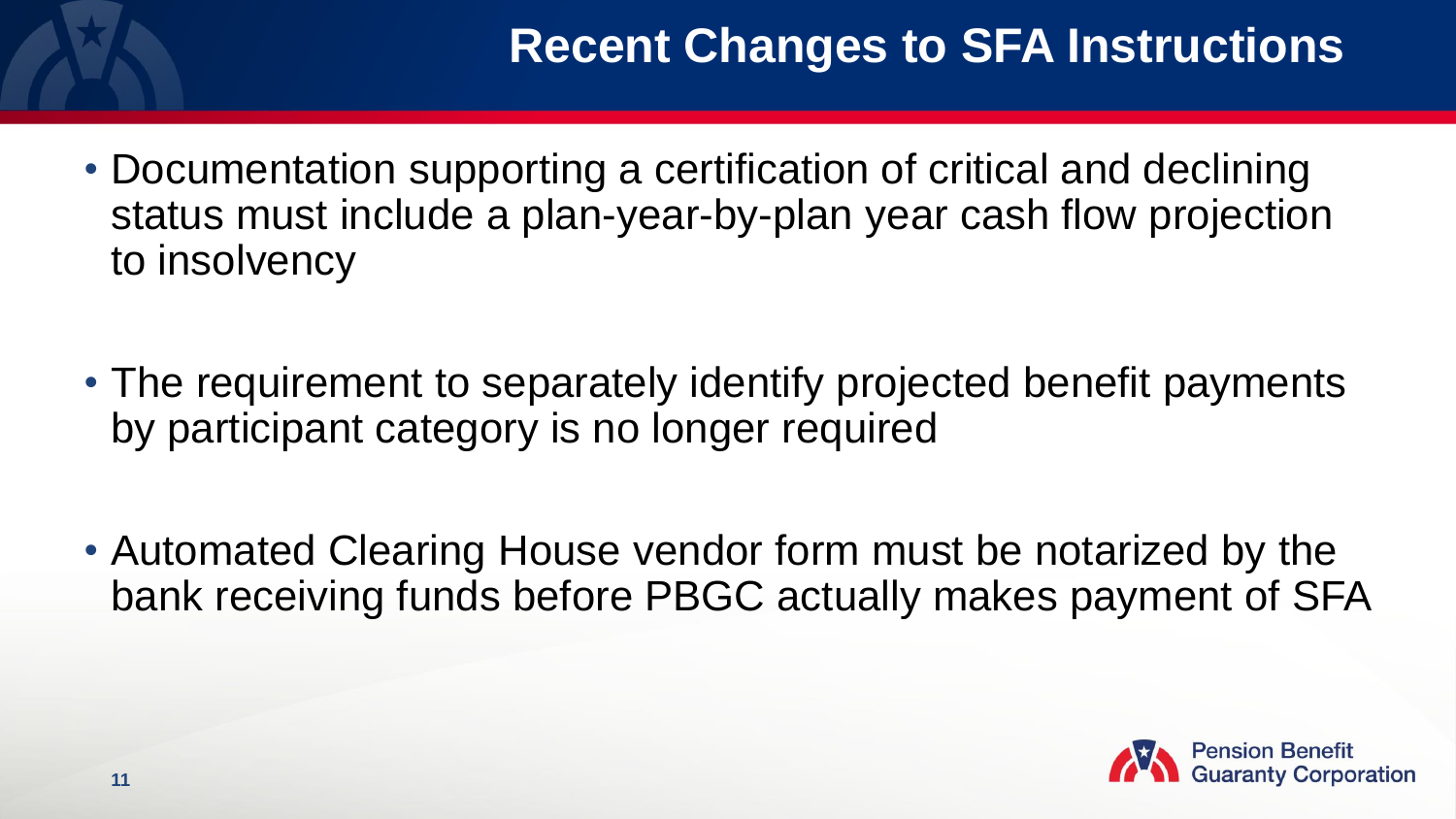- If PBGC issues a final rule that makes any changes affecting the amount of Special Financial Assistance for a plan,
	- The amount of SFA for plans that submitted an application before publication of the final rule will not be reduced as a consequence of publication, and
	- Plans for which the final rule increases the amount of SFA will be able to receive that increase.